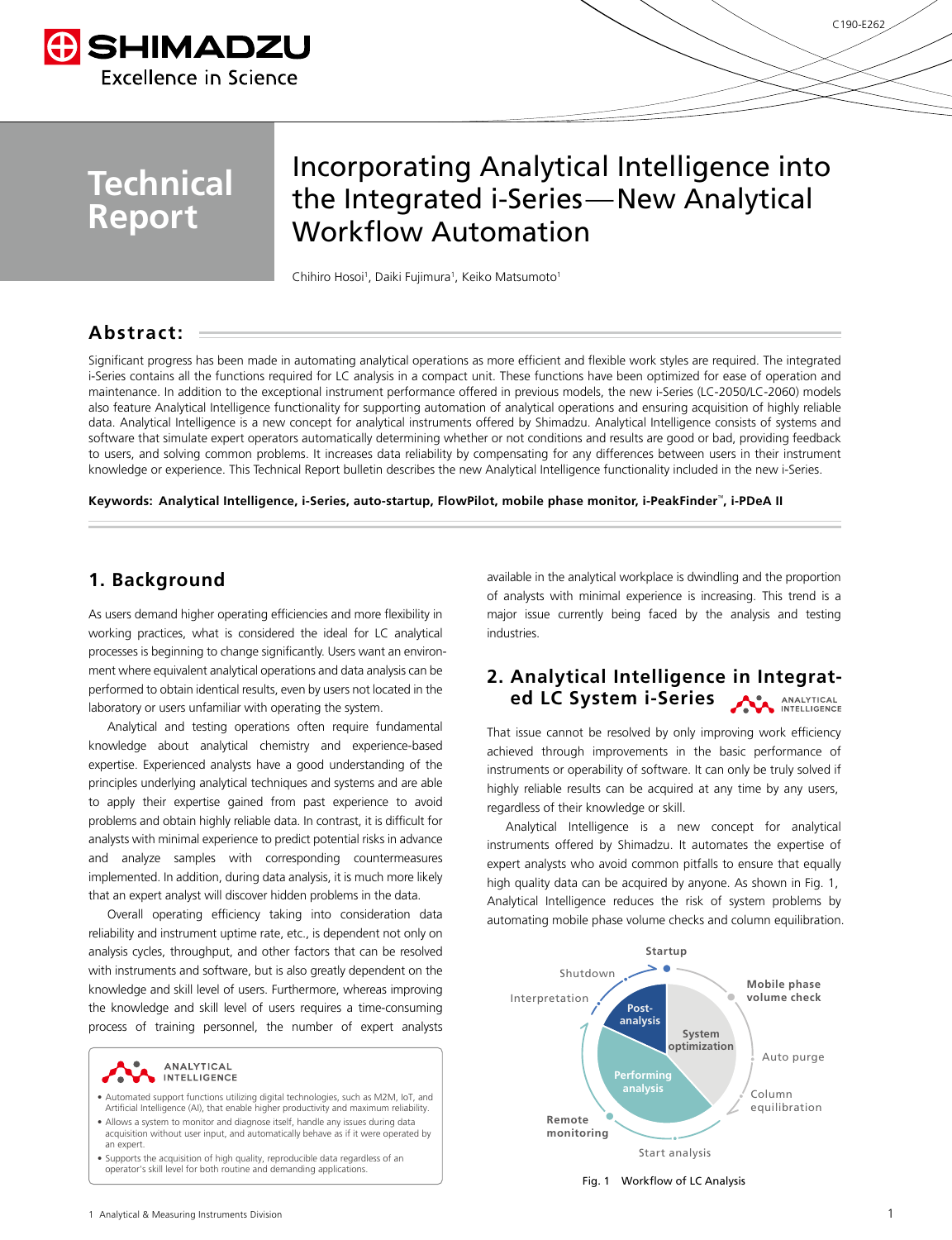## **2. Integrated LC System i-Series**

The integrated LC System i-Series contains all the functions required for LC analysis in a compact unit. These functions have been optimized for ease of operation and maintenance with an intuitive touch panel (See Fig. 2). LC-2050/LC-2060 models feature robust hardware performance with a solid reputation plus new Analytical Intelligence functionality for supporting analysis.



Fig. 2 Integrated LC System i-Series (LC-2050/LC-2060)

### **3. FlowPilot Enabling Fully Automated Workflow for Analysis**

FlowPilot enables fully automated workflow for analytical operations from startup and system suitability test (SST) to analysis and shutdown.

#### **3-1. Intelligent Start-up with FlowPilot**

When starting up the system and equilibrating the column, it is well known that pressure shock can affect column performance by reducing column lifetime and leading to channeling, which results in peak-splitting in the corresponding chromatogram. Expert analysts will gradually increase the flowrate as the column temperature is controlled to prevent exposing the column to any excessive pressure loads.

When the i-Series auto-startup function starts up the system at the specified date and time, the FlowPilot function starts equilibrating the column by gradually increasing the mobile phase flow rate as the column temperature increases. That means the system automatically replaces the manual operations of expert analysts to avoid column damage and finishes preparing the system (Fig. 3). The FlowPilot status during execution can even be confirmed on the touch panel (Fig. 4).

#### **3-2. Automation of Entire Analytical Procedures**

The FlowPilot function can be coupled with the warm-up function and scheduled depending on the user requirements. The system can also be evaluated automatically using the automatic SST function. Scheduled shutdown automatically turns off the system and switches it to power-saving mode when all analytical operations are complete.

The combination of these functions allows the user to fully automate an entire analytical cycle: Shutdown  $\rightarrow$  Start-up  $\rightarrow$  SST  $\rightarrow$  Analysis  $\rightarrow$  Results report  $\rightarrow$  Shutdown (Fig. 5).



Fig. 3 Diagram of System Pressure Profile during Start-up with the FlowPilot Function



Fig. 4 Touch Panel when FlowPilot Function is used



Fig. 5 Workflow Diagram showing the Fully-automated Operation of LC Analysis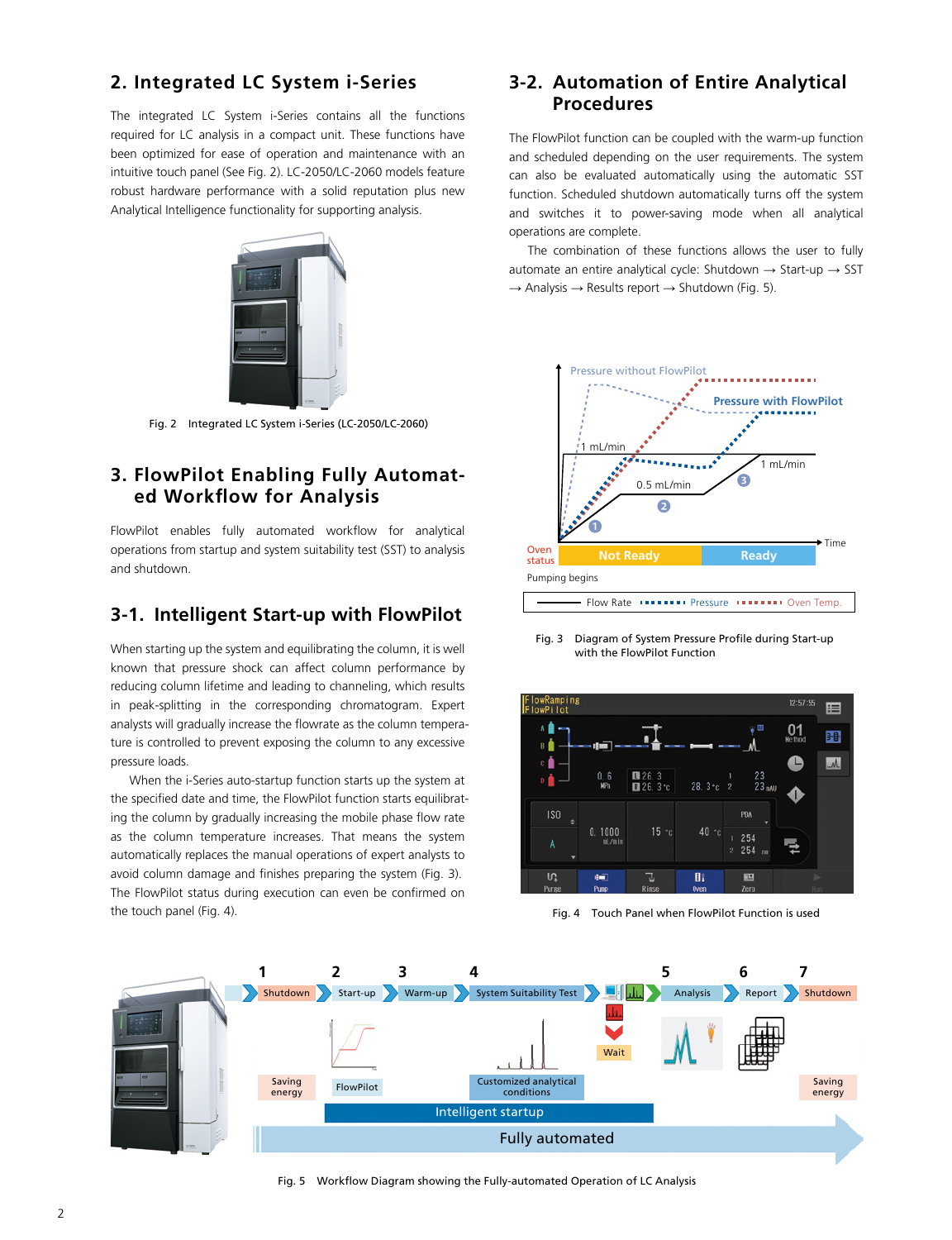#### **3-3. Fully-automated SST**

SST are used to verify that the chromatography system is adequate for the intended analysis. The tests are based on the concept that the equipment, electronics, analytical operations, and samples analyzed constitute an integrated system that can be evaluated as such. SST is mandatory in USP, FDA, and EP standards to check and ensure the ongoing performance of analytical systems. Nevertheless, several different parameters can be evaluated depending on the system and the analytical conditions. For this reason, there is a growing demand for a degree of flexibility in the set-up of SST parameters and possibilities for their customization in modern LC systems.

SST parameters are embedded in the analytical method file. This means that users can easily create an SST with specific analytical conditions, in which selected parameters are evaluated (e.g. number of theoretical plates, tailing factor, resolution, capacity factor *k*). After creating the SST, it is possible to choose when to run the SST during a batch analysis (at the beginning, after analysis of some samples or at the end of the batch).

Once the SST is complete, a "pass" or "fail" result is issued depending on the previously-selected criteria, and this result will then trigger specific actions based on user preferences (Refer to Technical Report C190-E227).

#### **4. Mobile Phase Monitor Prevents Mobile Phase Depletion**

Mobile phase levels must be appropriately managed because running out of mobile phase during an analysis not only causes the analysis to fail, but can also damage expensive analytical columns. A mobile phase monitor can be used to measure the amount of mobile phase remaining in real time, and is operated in combination with LabSolutions™ or dedicated software to check the mobile phase level.

Previously, LabSolutions could be used to calculate an estimated value of the remaining mobile phase level based on the volume consumed, but the MPM-40 unit (Fig. 6) is configured with a weight sensor and controller that can be used to calculate the level based on the actual mobile phase weight. The MPM-40 sends the current quantity inside the mobile phase bottle to a computer or smartphone in real time via a LAN connection. Dedicated MPMChecker™ software then graphically displays the remaining level (Fig. 7). When the remaining quantity of mobile phase decreases to the specified level, a warning (orange) or error (red) signal is emitted to notify the user. It also stops the LC system if specified criteria are satisfied. (Refer to Technical Report C190-E226)

Two types of bottle holders are available for holding either 1-liter bottle or large 2 to 5-liter bottles.





Fig. 6 MPM-40 Fig. 7 MPMChecker™

#### **5. Accurate Peak Detection without Manual Peak Integration Automatic Peak Integration Using i-PeakFinder**

Given increasingly fast analysis capabilities and shorter data acquisition times, if manual operations are required for integrating chromatogram peaks, then the data processing step becomes a bottleneck that prevents truly improving operational efficiency. Therefore, automating the peak integration process is essential. However, for chromatograms with a large number of peaks from contaminant components and target components, automating the peak integration process while eliminating the effects of baseline fluctuations and unseparated peaks can require complicated steps, such as configuring detailed settings for a peak integration program. Also, manual peak integration processes are prone to causing differences between individual operators, which reduces the consistency of quantitation values.

i-PeakFinder, which is one of the peak integration algorithms available in LabSolutions, uses a completely automated integration function to accurately detect peaks, as shown below, without the need to specify special parameter settings (Fig. 8).

- Shoulder peaks can be detected very accurately.
- Baseline processing can be changed easily.
- Reliable peak tracking enables improved reproducibility.
- Peaks can be integrated correctly even with variability from baseline drift.

With applicable parameter settings available for a wide range of complex chromatogram patterns, i-PeakFinder can output highly accurate peak integration results even when processing large quantities of data at the same time. i-PeakFinder is part of the standard functionality included with LabSolutions software, so it can be used for chromatograms obtained with non–i-Series LC systems as well. (Refer to Technical Reports C191-E044, C190-E243)



Highly accurate detection of shoulder peaks







baseline undulation and drift



noise intensity changes

Fig. 8 Example of Automatic Peak Integration Using i-PeakFinder